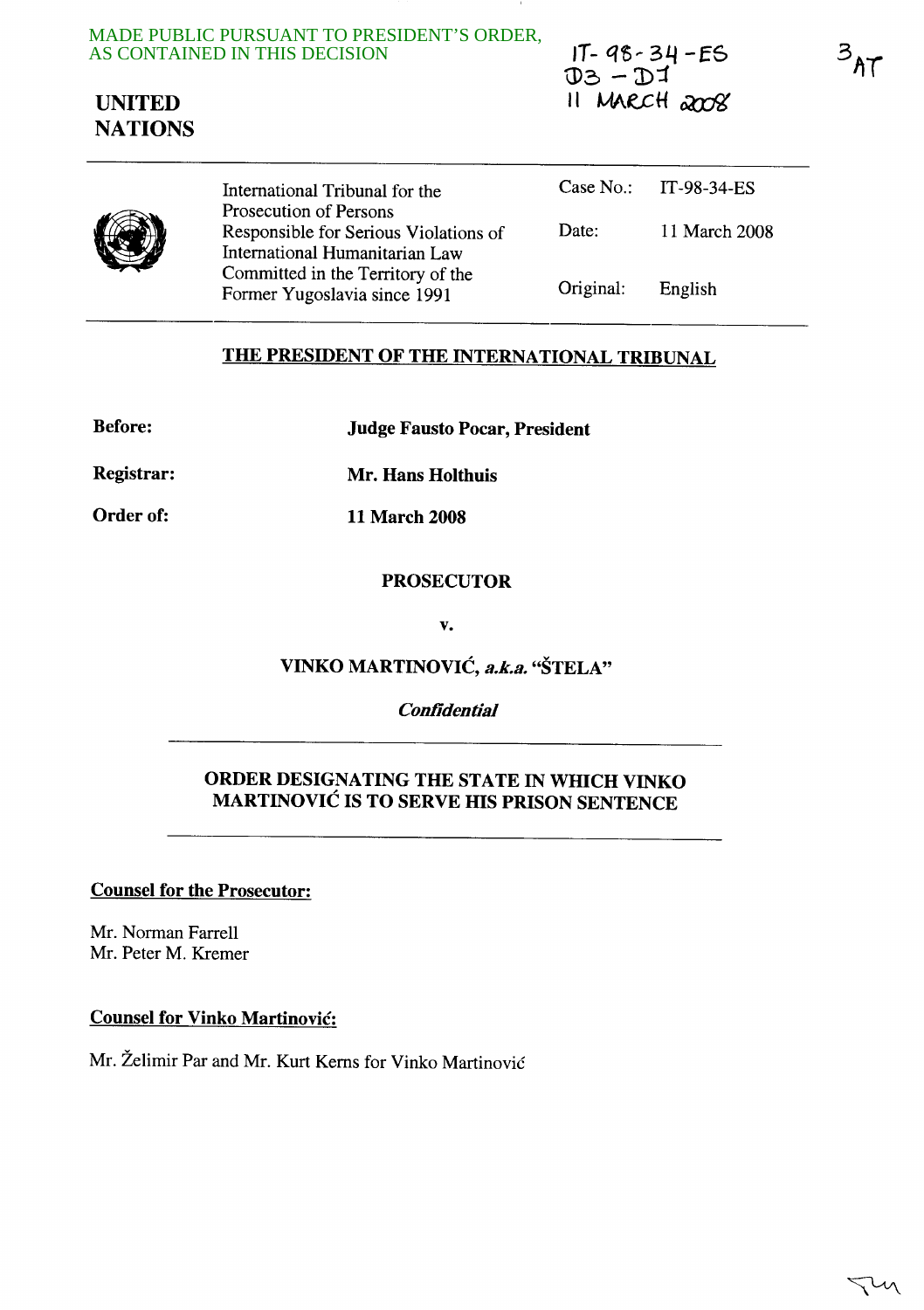#### MADE PUBLIC PURSUANT TO PRESIDENT'S ORDER, AS CONTAINED IN THIS DECISION

I, FAUSTO POCAR, President of the International Tribunal for the Prosecution of Persons Responsible for Serious Violations of International Humanitarian Law Committed in the Territory of the Former Yugoslavia Since 1991 ("International Tribunal"),

NOTING the "Judgement" rendered by the Appeals Chamber on 3 May 2006 in Case No. IT-98- 34-A, *Prosecutor v. Mladen Naletilic and Vinko Martinovic,* in which it affirmed the sentence of eighteen (18) years' imprisonment, subject to credit for time already served in detention, imposed on Vinko Martinovic, born on 21 September 1963;

PURSUANT to Article 27 of the Statute of the International Tribunal, Rule 103(A) of the Rules of Procedure and Evidence ("Rules") and paragraphs four (4) to six (6) of the Practice Direction on the Procedure for the International Tribunal's Designation of the State in which a Convicted Person is to Serve His/Her Sentence of Imprisonment ("Practice Direction");

CONSIDERING the confidential internal memorandum of 4 March 2008, submitted to me by the Deputy Registrar of the International Tribunal within the terms of paragraph three (3) of the Practice Direction and listing the States in which Vinko Martinovic may serve his sentence;

CONSIDERING the Enforcement Agreement between the United Nations and Italy, which was signed on 6 February 1997 and entered into force on that same date, concerning the enforcement of sentences ordered by the International Tribunal; $<sup>1</sup>$ </sup>

CONSIDERING that the government of Italy has indicated to the Registry its willingness to enforce Vinko Martinović's sentence;

HAVING CONSIDERED all of the factors enumerated in the Practice Direction;

# FOR THE FOREGOING REASONS,

DECIDE that Vinko Martinović shall serve his sentence in Italy;

<sup>&</sup>lt;sup>1</sup> Agreement between the Government of the Italian Republic and the United Nations on the Enforcement of Sentences of the International Criminal Tribunal for the former Yugoslavia, signed on 6 February 1997.